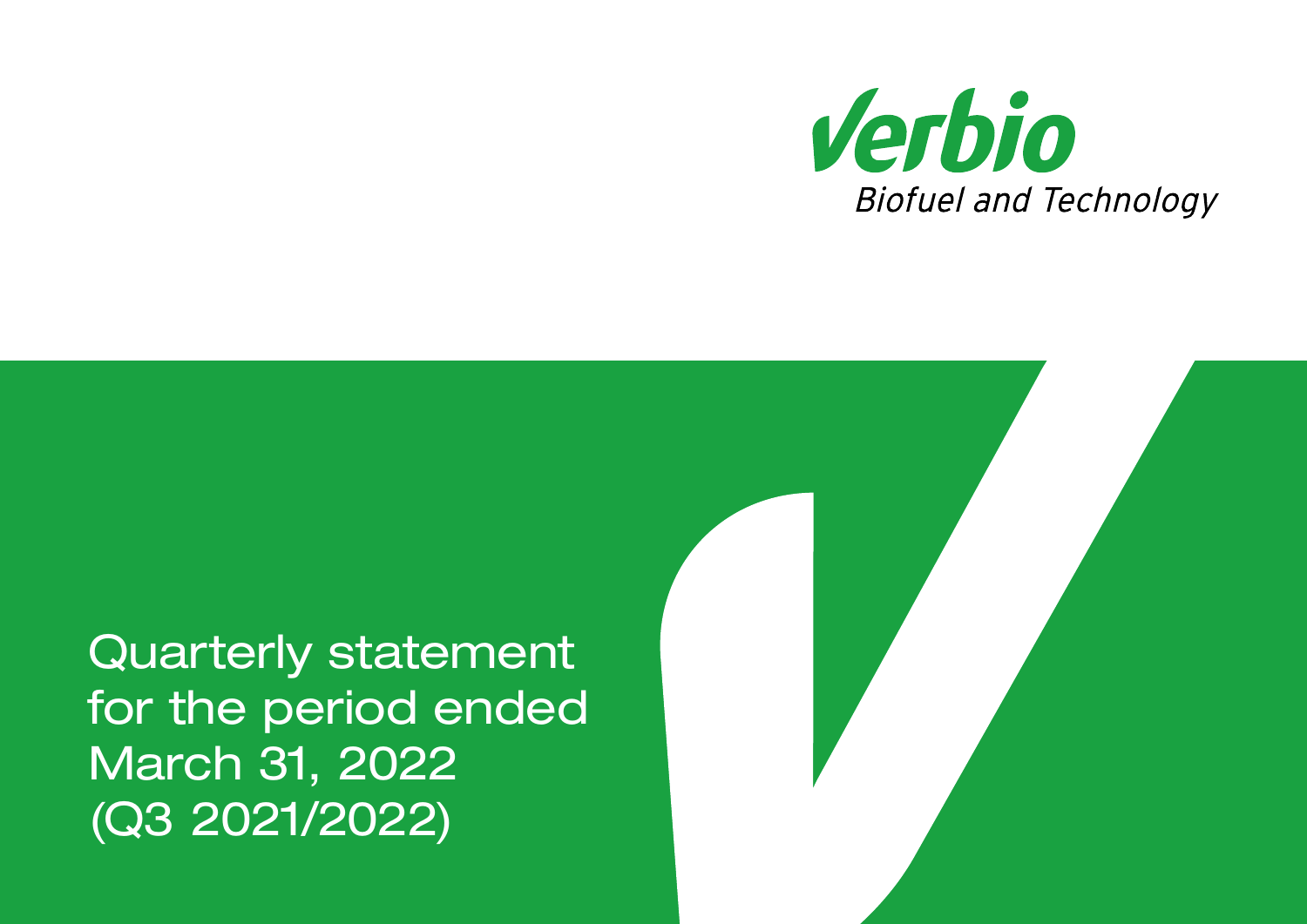<span id="page-1-0"></span>

| <b>Quarterly statement for the</b> |  |
|------------------------------------|--|
| period ended March 31, 2022        |  |

# Group key figures

[in EUR million]

#### Group key figures

[Segment key figures](#page-3-0)

[Business report and the](#page-5-0)  Group's position

[Consolidated profit and](#page-7-0)  loss account

[Consolidated balance sheet](#page-8-0)

[Consolidated cash flow statement](#page-10-0)

[Financial calendar](#page-12-0)

| <b>Profitability</b>                               | Q1 2021/2022 | Q2 2021/2022 | Q3 2021/2022 | 9M 2021/2022 |
|----------------------------------------------------|--------------|--------------|--------------|--------------|
| Sales                                              | 350.4        | 458.7        | 428.4        | 1,237.5      |
| <b>EBITDA</b>                                      | 40.2         | 147.0        | 127.7        | 314.9        |
| <b>EBIT</b>                                        | 33.1         | 139.3        | 119.1        | 291.5        |
| EBIT-margin (%)                                    | 9.4          | 30.4         | 27.8         | 23.6         |
| <b>EBT</b>                                         | 32.8         | 139.1        | 151.9        | 291.0        |
| Net result for the period                          | 22.6         | 97.7         | 79.6         | 199.9        |
| Basic earnings per share (EUR)                     | 0.35         | 1.55         | 1.26         | 3.16         |
| <b>Operating data</b>                              | Q1 2021/2022 | Q2 2021/2022 | Q3 2021/2022 | 9M 2021/2022 |
| Production (t)                                     | 209,066      | 223,347      | 206,672      | 639,084      |
| Production (MWh)                                   | 199,877      | 214,841      | 237,183      | 651,901      |
| Utilisation Biodiesel/Bioethanol (%) <sup>1)</sup> | 90.9         | 97.1         | 89.9         | 92.6         |
| Utilisation Biomethane (%) <sup>1)</sup>           | 88.8         | 95.5         | 105.4        | 96.6         |
| Investments in property, plant and equipment       | 19.3         | 23.4         | 38.2         | 80.9         |
| Number of employees <sup>2)</sup>                  | 892          | 922          | 958          | 958          |
| Net asset position                                 | 30.09.2021   | 31.12.2021   | 31.03.2022   | 31.03.2022   |
| Net financial assets                               | 111.5        | 140.5        | 147.5        | 147.5        |
| Equity                                             | 541.7        | 635.1        | 724.0        | 724.0        |
| Equity ratio (%)                                   | 71.8         | 71.3         | 72.5         | 72.5         |
| Balance sheet total                                | 754.8        | 890.5        | 999.3        | 999.3        |
| <b>Financial position</b>                          | Q1 2021/2022 | Q2 2021/2022 | Q3 2021/2022 | 9M 2021/2022 |
| Operating cash flow                                | 18.5         | 76.9         | 64.6         | 160.0        |
| Operating cash flow per share (EUR)                | 0.29         | 1.22         | 1.03         | 2.54         |
| Cash and cash equivalents <sup>3)</sup>            | 141.5        | 170.5        | 177.5        | 177.5        |

1) From July 1, 2021 the annual production capacity of the production plant is as follows: biodiesel: unchanged 660,000 tonnes; bioethanol: unchanged 260,000 tonnes; biomethane: unchanged 900 GWh

<sup>2)</sup> At the balance sheet date

<sup>3)</sup> At the balance sheet date, including cash on segregated accounts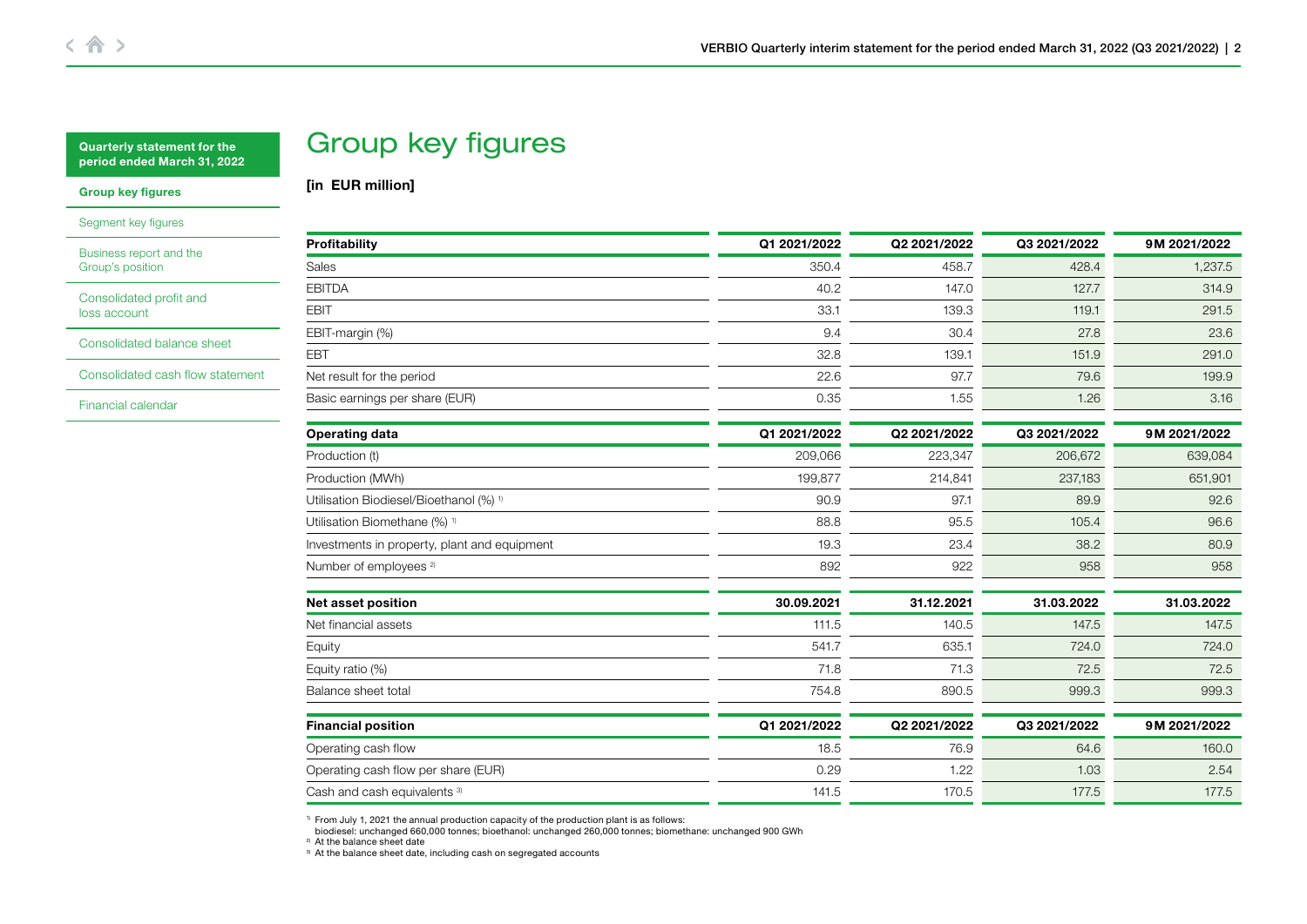| <b>Quarterly statement for the</b> |  |
|------------------------------------|--|
| period ended March 31, 2022        |  |

# Group key figures

[in EUR million]

#### [Group key figures](#page-1-0)

[Segment key figures](#page-3-0)

[Business report and the](#page-5-0)  Group's position

[Consolidated profit and](#page-7-0)  loss account

[Consolidated balance sheet](#page-8-0)

[Consolidated cash flow statement](#page-10-0)

[Financial calendar](#page-12-0)

| Profitability                                      | Q1 2020/2021 | Q2 2020/2021 | Q3 2020/2021 | 9M 2020/2021 |
|----------------------------------------------------|--------------|--------------|--------------|--------------|
| Sales                                              | 261.4        | 217.7        | 237.8        | 716.9        |
| <b>EBITDA</b>                                      | 53.3         | 27.1         | 32.4         | 112.8        |
| <b>EBIT</b>                                        | 45.6         | 19.4         | 25.4         | 90.4         |
| EBIT-margin (%)                                    | 17.4         | 8.9          | 10.7         | 12.6         |
| <b>EBT</b>                                         | 45.3         | 19.2         | 25.2         | 89.7         |
| Net result for the period                          | 31.7         | 12.5         | 17.6         | 61.8         |
| Basic earnings per share (EUR)                     | 0.50         | 0.20         | 0.28         | 0.98         |
| <b>Operating data</b>                              | Q1 2020/2021 | Q2 2020/2021 | Q3 2020/2021 | 9M 2020/2021 |
| Production (t)                                     | 216,996      | 208,630      | 201,154      | 626,780      |
| Production (MWh)                                   | 216,071      | 198,101      | 180,153      | 594,325      |
| Utilisation Biodiesel/Bioethanol (%) <sup>1)</sup> | 94.3         | 90.7         | 87.5         | 90.8         |
| Utilisation Biomethane (%) <sup>1)</sup>           | 96.0         | 88.0         | 80.1         | 88.0         |
| Investments in property, plant and equipment       | 11.5         | 20.8         | 15.5         | 47.8         |
| Number of employees <sup>2)</sup>                  | 754          | 780          | 787          | 787          |
| Net asset position                                 | 30.09.2020   | 31.12.2020   | 31.03.2021   | 31.03.2021   |
| Net financial assets                               | 86.6         | 79.2         | 54.7         | 54.7         |
| Equity                                             | 419.7        | 433.5        | 453.8        | 453.8        |
| Equity ratio (%)                                   | 74.8         | 75.8         | 76.4         | 76.4         |
| Balance sheet total                                | 561.0        | 571.6        | 594.3        | 594.3        |
| <b>Financial position</b>                          | Q1 2020/2021 | Q2 2020/2021 | Q3 2020/2021 | 9M 2020/2021 |
| Operating cash flow                                | 56.4         | 6.6          | 2.3          | 65.3         |
| Operating cash flow per share (EUR)                | 0.90         | 0.10         | 0.04         | 1.04         |
| Cash and cash equivalents <sup>3)</sup>            | 116.8        | 109.2        | 84.9         | 84.9         |

1) From July 1, 2021 the annual production capacity of the production plant is as follows: biodiesel: unchanged 660,000 tonnes; bioethanol: unchanged 260,000 tonnes; biomethane: unchanged 900 GWh

<sup>2)</sup> At the balance sheet date

3) At the balance sheet date, including cash on segregated accounts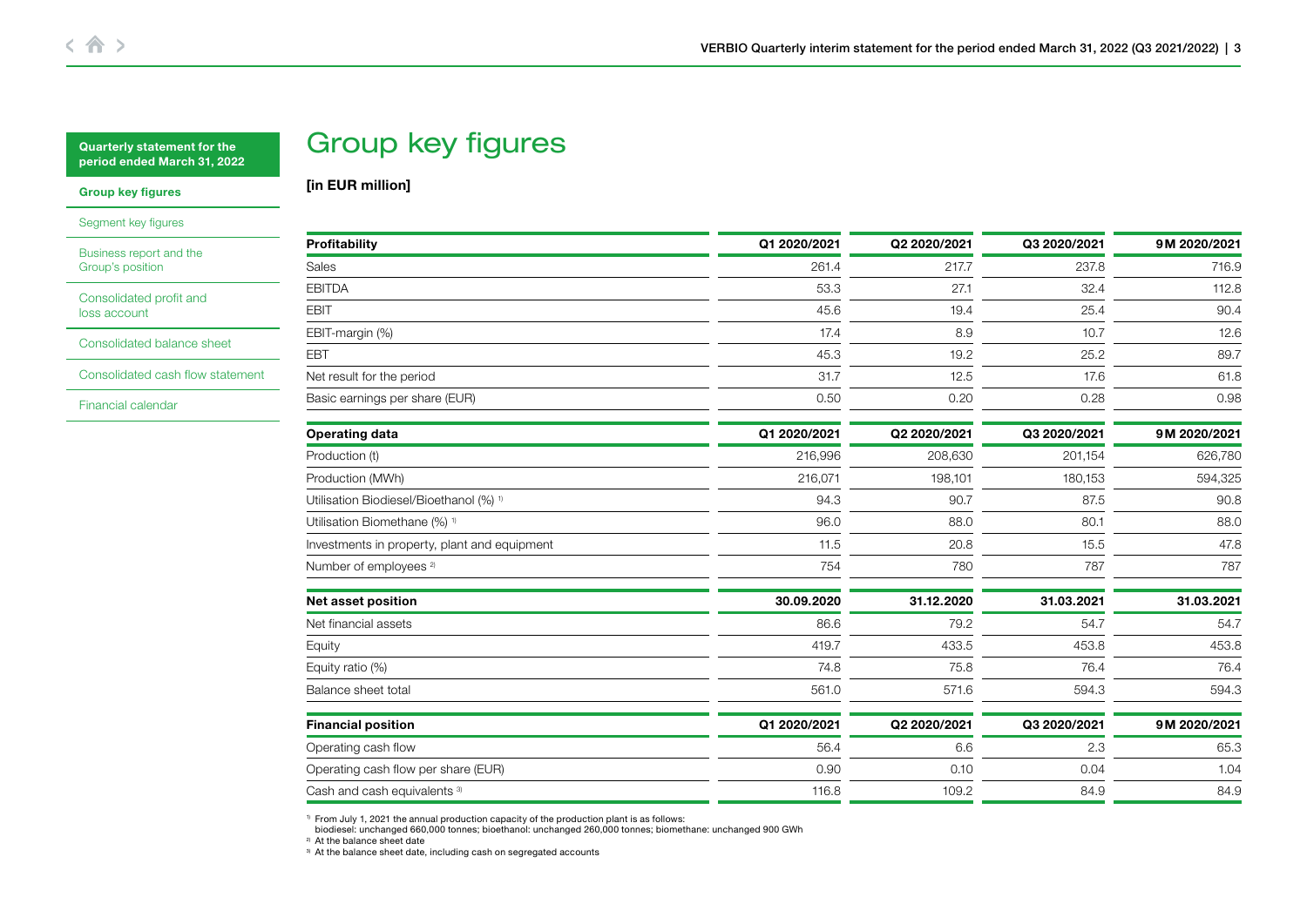# Segment key figures

[in EUR million]

<span id="page-3-0"></span>[Group key figures](#page-1-0)

#### Segment key figures

[Business report and the](#page-5-0)  Group's position

[Consolidated profit and](#page-7-0)  loss account

[Consolidated balance sheet](#page-8-0)

[Consolidated cash flow statement](#page-10-0)

[Financial calendar](#page-12-0)

| <b>Biodiesel</b>                  | Q1 2021/2022 | Q2 2021/2022 | Q3 2021/2022 | 9M 2021/2022 |
|-----------------------------------|--------------|--------------|--------------|--------------|
| Sales                             | 261.6        | 324.1        | 292.0        | 877.7        |
| <b>EBITDA</b>                     | 22.2         | 96.1         | 75.3         | 193.6        |
| <b>EBIT</b>                       | 19.6         | 93.6         | 72.9         | 186.1        |
| Production (t)                    | 150,007      | 155,185      | 138,988      | 444,180      |
| Utilisation (%) <sup>1)</sup>     | 90.9         | 94.1         | 84.2         | 89.7         |
| Number of employees <sup>2)</sup> | 224          | 219          | 220          | 220          |

| <b>Bioethanol (incl. Biomethane)</b>     | Q1 2021/2022 | Q2 2021/2022 | Q3 2021/2022 | 9M 2021/2022 |
|------------------------------------------|--------------|--------------|--------------|--------------|
| Sales                                    | 86.0         | 131.7        | 133.7        | 351.4        |
| <b>EBITDA</b>                            | 17.1         | 50.2         | 52.0         | 119.3        |
| <b>EBIT</b>                              | 13.0         | 45.6         | 46.4         | 105.0        |
| Production (t)                           | 59,059       | 68,161       | 67,684       | 194,904      |
| Production (MWh)                         | 199,877      | 214,841      | 237,183      | 651,901      |
| Utilisation Bioethanol (%) <sup>1)</sup> | 90.9         | 104.9        | 104.1        | 100.0        |
| Utilisation Biomethane (%) <sup>1)</sup> | 88.8         | 95.5         | 105.4        | 96.6         |
| Number of employees <sup>2)</sup>        | 456          | 477          | 498          | 498          |

| Other        | Q1 2021/2022 | Q2 2021/2022 | Q3 2021/2022            | 2021/2022<br>9 M |
|--------------|--------------|--------------|-------------------------|------------------|
| <b>Sales</b> | ◡-           | 4.1          | $-$ 0.<br>∪.∪           | 15.4             |
| <b>EBIT</b>  | U.O          | v.           | -<br>$\cup$ . $\subset$ | 0.4              |

1) From July 1, 2021 the annual production capacity of the production plant is as follows: biodiesel: unchanged 660,000 tonnes; bioethanol: unchanged 260,000 tonnes; biomethane: unchanged 900 GWh

<sup>2)</sup> At the balance sheet date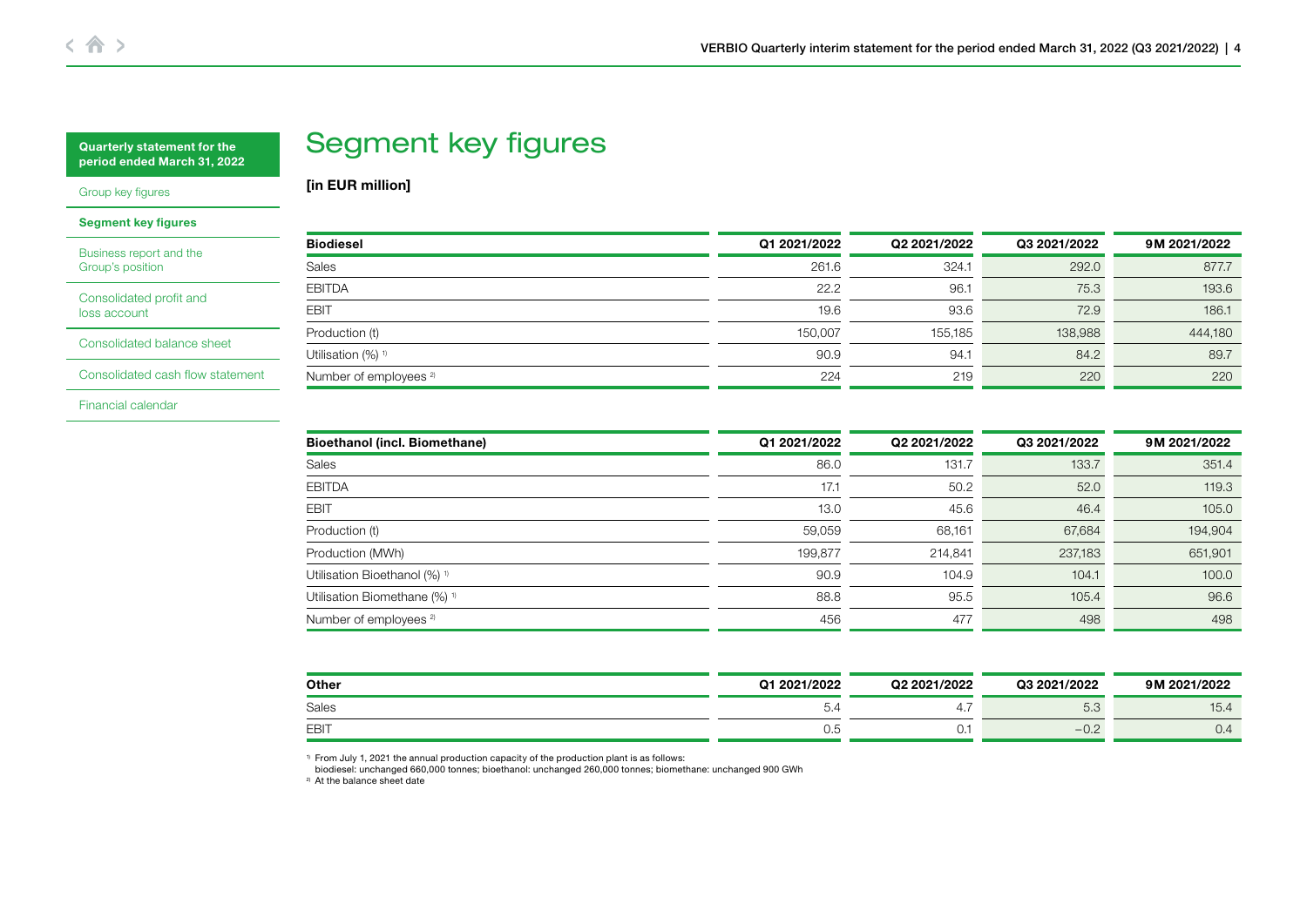# Segment key figures

[in EUR million]

[Group key figures](#page-1-0)

#### [Segment key figures](#page-3-0)

[Business report and the](#page-5-0)  Group's position

[Consolidated profit and](#page-7-0)  loss account

[Consolidated balance sheet](#page-8-0)

[Consolidated cash flow statement](#page-10-0)

[Financial calendar](#page-12-0)

| <b>Biodiesel</b>                  | Q1 2020/2021 | Q2 2020/2021 | Q3 2020/2021 | 9M 2020/2021 |
|-----------------------------------|--------------|--------------|--------------|--------------|
| Sales                             | 173.0        | 148.2        | 177.3        | 498.5        |
| <b>EBITDA</b>                     | 13.6         | 13.8         | 28.2         | 55.6         |
| <b>EBIT</b>                       | 10.9         | 11.0         | 25.5         | 47.4         |
| Production (t)                    | 154,888      | 152,342      | 147.268      | 454,498      |
| Utilisation (%) <sup>1)</sup>     | 93.9         | 92.3         | 89.3         | 91.8         |
| Number of employees <sup>2)</sup> | 214          | 219          | 219          | 219          |

| <b>Bioethanol (incl. Biomethane)</b>     | Q1 2020/2021 | Q2 2020/2021 | Q3 2020/2021 | 9M 2020/2021 |
|------------------------------------------|--------------|--------------|--------------|--------------|
| Sales                                    | 86.2         | 66.9         | 58.2         | 211.3        |
| <b>EBITDA</b>                            | 38.8         | 12.6         | 4.0          | 55.4         |
| <b>EBIT</b>                              | 34.2         | 8.2          | 0.0          | 42.4         |
| Production (t)                           | 62,108       | 56,288       | 53,887       | 172,283      |
| Production (MWh)                         | 216,071      | 198,101      | 180,153      | 594,325      |
| Utilisation Bioethanol (%) <sup>1)</sup> | 95.6         | 86.6         | 82.9         | 88.4         |
| Utilisation Biomethane (%) <sup>1)</sup> | 96.0         | 88.0         | 80.1         | 88.0         |
| Number of employees <sup>2)</sup>        | 358          | 371          | 378          | 378          |

| Other        | 2020/2021<br>Q1 | Q2 2020/2021 | Q3 2020/2021 | 2020/2021<br>9M                   |
|--------------|-----------------|--------------|--------------|-----------------------------------|
| <b>Sales</b> | 4.1             | 4.           | 4.U          | $\overline{\phantom{a}}$<br>ے ۔ ا |
| <b>EBIT</b>  | U.O             | v.           | U.C          | U.C                               |

1) From July 1, 2021 the annual production capacity of the production plant is as follows: biodiesel: unchanged 660,000 tonnes; bioethanol: unchanged 260,000 tonnes; biomethane: unchanged 900 GWh

2) At the balance sheet date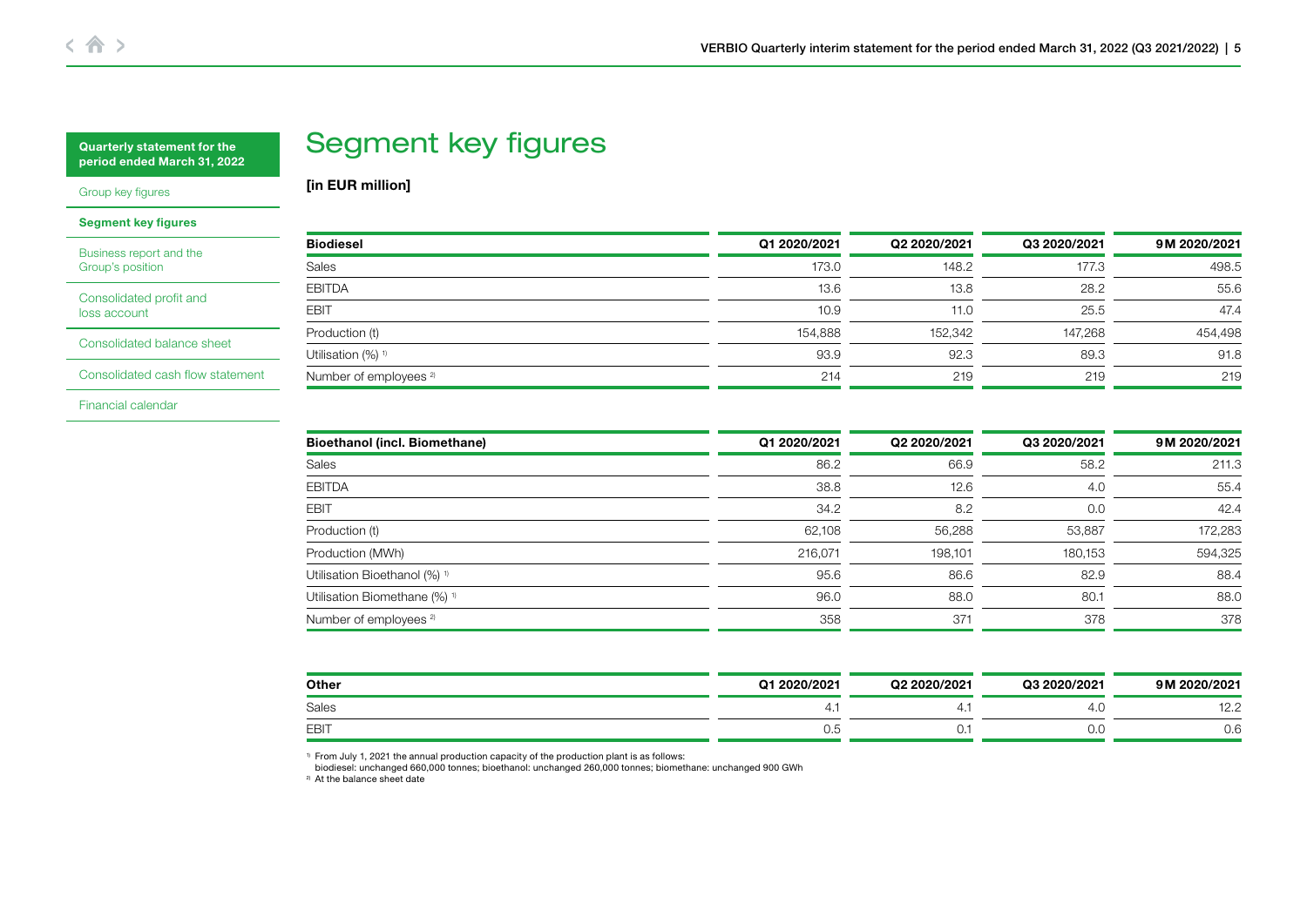#### <span id="page-5-0"></span>[Group key figures](#page-1-0)

#### [Segment key figures](#page-3-0)

#### Business report and the Group's position

#### [Consolidated profit and](#page-7-0)  loss account

#### [Consolidated balance sheet](#page-8-0)

#### [Consolidated cash flow statement](#page-10-0)

### [Financial calendar](#page-12-0)

VERBIO AG reports significantly improved results for the first nine months of the financial year 2021/2022 compared to the same period in the previous year. In the third quarter of 2021/2022 the Group has been able to build on the results generated in the second quarter of the financial year. The result (EBITDA) for the quarter just ended was not quite at the record level reported for the preceding quarter, but the EBITDA for the third quarter 2021/2022 alone was 13.2 percent above the accumulated EBITDA for the first nine months of the financial year 2020/2021.

Overall, the Group's revenues increased by 73 percent to EUR 1,237.5 million compared to the previous year (9 M 2020/2021: EUR 716.9 million).

Earnings before interest, taxation, depreciation and amortisation (EBITDA) for the nine-month period amounted to EUR 314.9 million, 179 percent ahead of the comparative period in the previous year (9 M 2020/2021: EUR 112.8 million). The Group result before taxation and interest (EBIT) totalled EUR 291.5 million (9 M 2020/2021: EUR 90.4 million). The Group result before taxation (EBT) totalled EUR 291.0 million (9 M 2020/2021: EUR 89.7 million), and the net result for the period was EUR 199.9 million (9 M 2020/2021: EUR 61.8 million). Based on the result for the period, basic earnings per share amount to EUR 3.16 (9 M 2020/2021: EUR 0.98).

## Net assets and financial position

#### Assets and liabilities

Business report and the Group's position

The balance sheet total at March 31, 2022 amounted to EUR 999.3 million, representing an increase of EUR 320.7 million compared to June 30, 2021 (June 30, 2021: EUR 678.6 million).

The increase on the asset side of the balance sheet included increases in both current and non-current assets. The increase in non-current assets (EUR 436.3 million; June 30, 2021: EUR 312.3 million) primarily reflects the ongoing high levels of investment activity in the current financial year. Changes in current assets primarily reflect the increase in the price levels of raw materials and products sold, with an increase in inventories (EUR 144.1 million; June 30, 2021: EUR 101.5 million) and, in addition, an increase in trade receivables (EUR 111.4 million; June 30, 2021: EUR 69.6 million), as well as in the higher amounts of derivatives recorded to hedge the procurement of raw materials (EUR 100.1 million; June 30, 2021: EUR 44.2 million).

The equity and liabilities side of the balance sheet includes equity of EUR 724.0 million (June 30, 2021: EUR 509.9 million), representing approximately 72.5 percent (June 30, 2021: 75.1 percent) of the balance sheet total. Non-current liabilities are largely unchanged compared to

the June 30, 2021 balance sheet date, while current liabilities increased from EUR 123.3 million to EUR 211.4 million. Within this total the primary increases were in trade payables (EUR 94.3 million; June 30, 2021: EUR 45.4 million) and tax liabilities (EUR 58.0 million; June 30, 2021: EUR 19.0 million).

#### Cash flows

The cash flow from operating activities in the first nine months of the financial year 2021/2022 was also significantly higher than in the previous year. and amounted to EUR 160.0 million (9 M 2020/2021: EUR 65.3 million).

The total cash outflows from investment activities in the first nine months of 2021/2022 were EUR 77.0 million (9 M 2020/2021: EUR 28.1 million) as a result of investments made. In the current financial year, the investments primarily reflect payments made for investments in property, plant and equipment (EUR 77.4 million; 9 M 2020/2021: EUR 48.2 million). In the previous year these were partially offset by cash inflows from the release of term deposits (EUR 20.0 million).

The cash flow from financing activities totalled EUR –17.0 million (9 M 2020/2021: EUR –17.1 million). As in the previous year, cash outflows include EUR 12.6 million from the payment of the dividend for the previous financial year. In both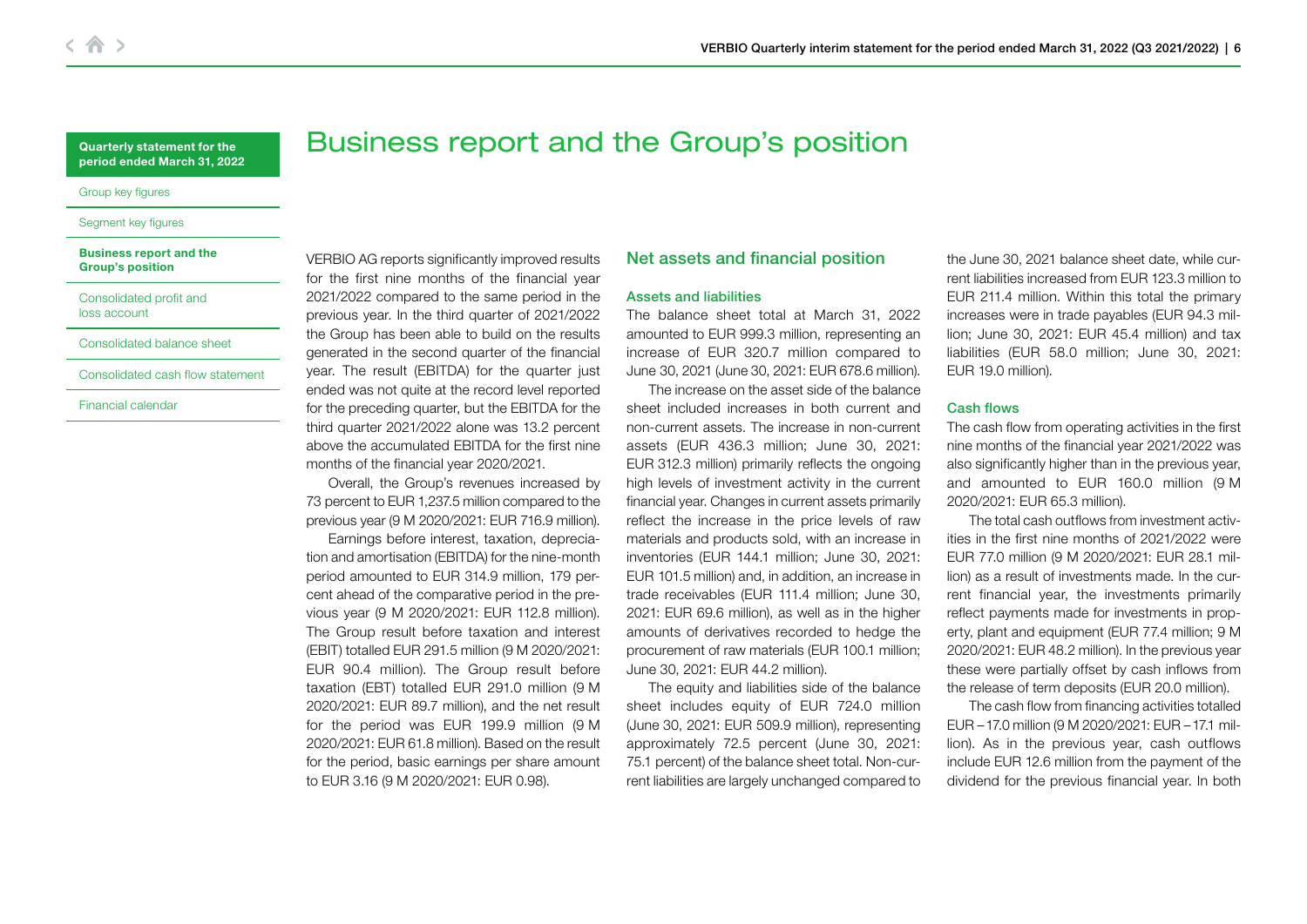#### [Group key figures](#page-1-0)

#### [Segment key figures](#page-3-0)

#### [Business report and the](#page-5-0)  Group's position

[Consolidated profit and](#page-7-0)  loss account

[Consolidated balance sheet](#page-8-0)

[Consolidated cash flow statement](#page-10-0)

[Financial calendar](#page-12-0)

periods cash outflows include payments for the redemption of lease liabilities of EUR 4.4 million (9 M 2020/2021: EUR 4.4 million).

As a result, cash and cash equivalents increased by EUR 66.9 million in the period July 1, 2021 to March 31, 2022. The balance of cash and cash equivalents reported in the balance sheet at March 31, 2022 amounted to EUR 171.9 million. In addition, VERBIO has further cash resources in the form of lines of credit, the availability of which have been approved for the medium term, totalling EUR 40.0 million.

### Net cash

The Group's bank and loan finance arrangements are offset by cash and cash equivalents, as well as additional cash held in segregated accounts totalling EUR 177.5 million, so that the reported net cash balance at March 31, 2022 amounted to EUR 147.5 million (June 30, 2021: EUR 79.2 million).

## Development of the Biodiesel and Bioethanol segments

The sales and results in the Biodiesel segment in the first nine months of the financial year 2021/2022 were primarily driven by the massive increase in average sales prices, while the comparatively cheap prices for vegetable oils have led to a significant increase in production margins. The capacity utilisation rate for the Group's production equipment remained high at 89.7 percent (9 M 2020/2021: 91.8 percent). In the Bioethanol segment there was a seamless continuation of the trend for production, sales and results seen in the second quarter of the financial year, with production volumes and margins significantly higher than in the third quarter of 2020/2021. The production volume of biodiesel and bioethanol in the period from July 1, 2021 to March 31, 2022 totalled 639,084 tonnes, compared with 626,781 tonnes in the same period in the previous year. In addition, 651.9 GWh of biomethane were produced in the first nine months of the financial year 2021/2022 (9 M 2020/2021: 594.3 GWh), significantly exceeding the level of production in the previous year.

## Outlook, opportunity and risk report

## Outlook report

VERBIO makes no change to the earnings forecast published in the ad hoc report issued on April 29, 2022. Accordingly, EBITDA is expected to be around EUR 430 million and the net financial assets balance at the end of the financial year is expected to be approximately EUR 220 million.

## Risk and opportunity report

There have been no changes to the opportunities and risks presented in the 2021/2022 annual report.

The war in Ukraine does not present a risk to the Group's physical supplies of raw materials. Almost all of our supplies are obtained in Germany and Poland. There are no present risks or discernible potential risks that represent a threat to the ability of the Group to continue as a going concern.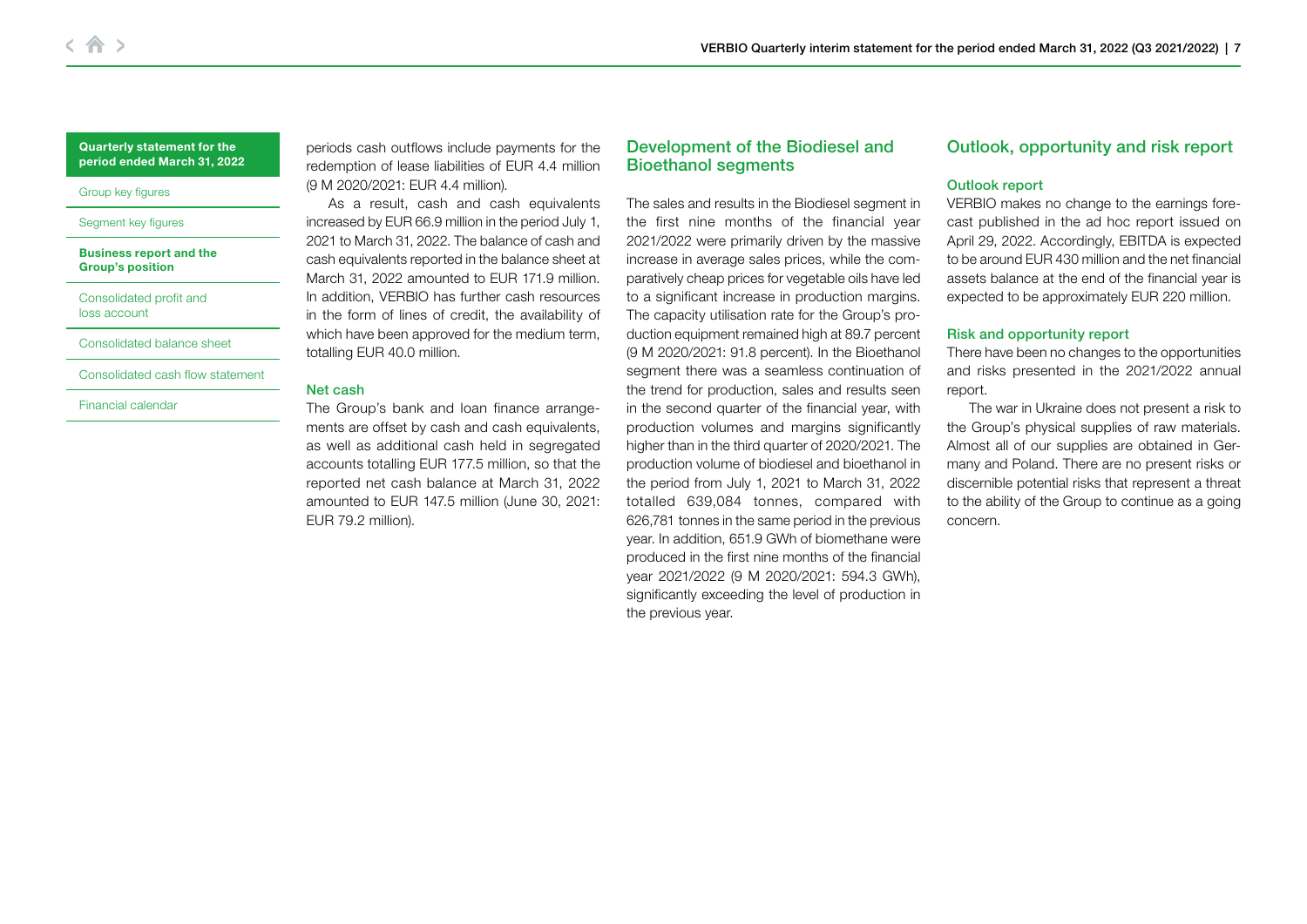for the period July 1, 2021 to March 31, 2022

Consolidated profit and loss account

## <span id="page-7-0"></span>[Group key figures](#page-1-0)

[Segment key figures](#page-3-0)

[Business report and the](#page-5-0)  Group's position

Consolidated profit and loss account

[Consolidated balance sheet](#page-8-0)

[Consolidated cash flow statement](#page-10-0)

[Financial calendar](#page-12-0)

|     | <b>EUR (thousands)</b>                                    | Q3 2021/2022 | Q3 2020/2021 | 9M 2021/2022 | 9M 2020/2021 |
|-----|-----------------------------------------------------------|--------------|--------------|--------------|--------------|
|     | Revenue (including energy taxes collected)                | 428,688      | 237,920      | 1,238,246    | 718,016      |
|     | less: energy taxes                                        | $-314$       | $-162$       | $-725$       | $-1,164$     |
|     | Revenue                                                   | 428,374      | 237,758      | 1,237,521    | 716,852      |
| 2.  | Change in unfinished and finished goods                   | 21,848       | $-1,001$     | 29,483       | 11,070       |
| 3.  | Capitalised production of own plant and equipment         | 1,537        | 410          | 3,112        | 1,075        |
| 4.  | Other operating income                                    | 5,509        | 2,597        | 15,970       | 9,878        |
| 5.  | Cost of materials                                         | $-302,537$   | $-176,956$   | $-850,654$   | $-548,879$   |
| 6.  | Personnel expenses                                        | $-19,199$    | $-12,941$    | $-49,392$    | $-37,097$    |
|     | Depreciation and amortisation                             | $-8,566$     | $-7,012$     | $-23,415$    | $-22,416$    |
| 8.  | Other operating expenses                                  | $-16,773$    | $-10,456$    | $-43,122$    | $-33,219$    |
| 9.  | Result from commodity forward contracts                   | 8,960        | $-7,020$     | $-27,987$    | $-6,845$     |
|     | 10. Operating result                                      | 119,153      | 25,379       | 291,516      | 90,419       |
| 11. | Interest income                                           | 124          | 76           | 192          | 116          |
| 12. | Interest expense                                          | $-125$       | $-258$       | $-671$       | $-847$       |
|     | 13. Financial result                                      | $-1$         | $-182$       | $-479$       | $-731$       |
|     | 14. Result before tax                                     | 119,152      | 25,197       | 291,037      | 89,688       |
|     | 15. Income tax expense                                    | $-39,601$    | $-7,585$     | $-91,167$    | $-27,915$    |
|     | 16. Net result for the period                             | 79,551       | 17,612       | 199,870      | 61,773       |
|     | Result attributable to shareholders of the parent company | 79,551       | 17,562       | 199,766      | 61,521       |
|     | Result attributable to non-controlling interests          | $-21$        | 50           | 104          | 252          |
|     | Result per share (basic and diluted)                      | 1.26         | 0.28         | 3.16         | 0.98         |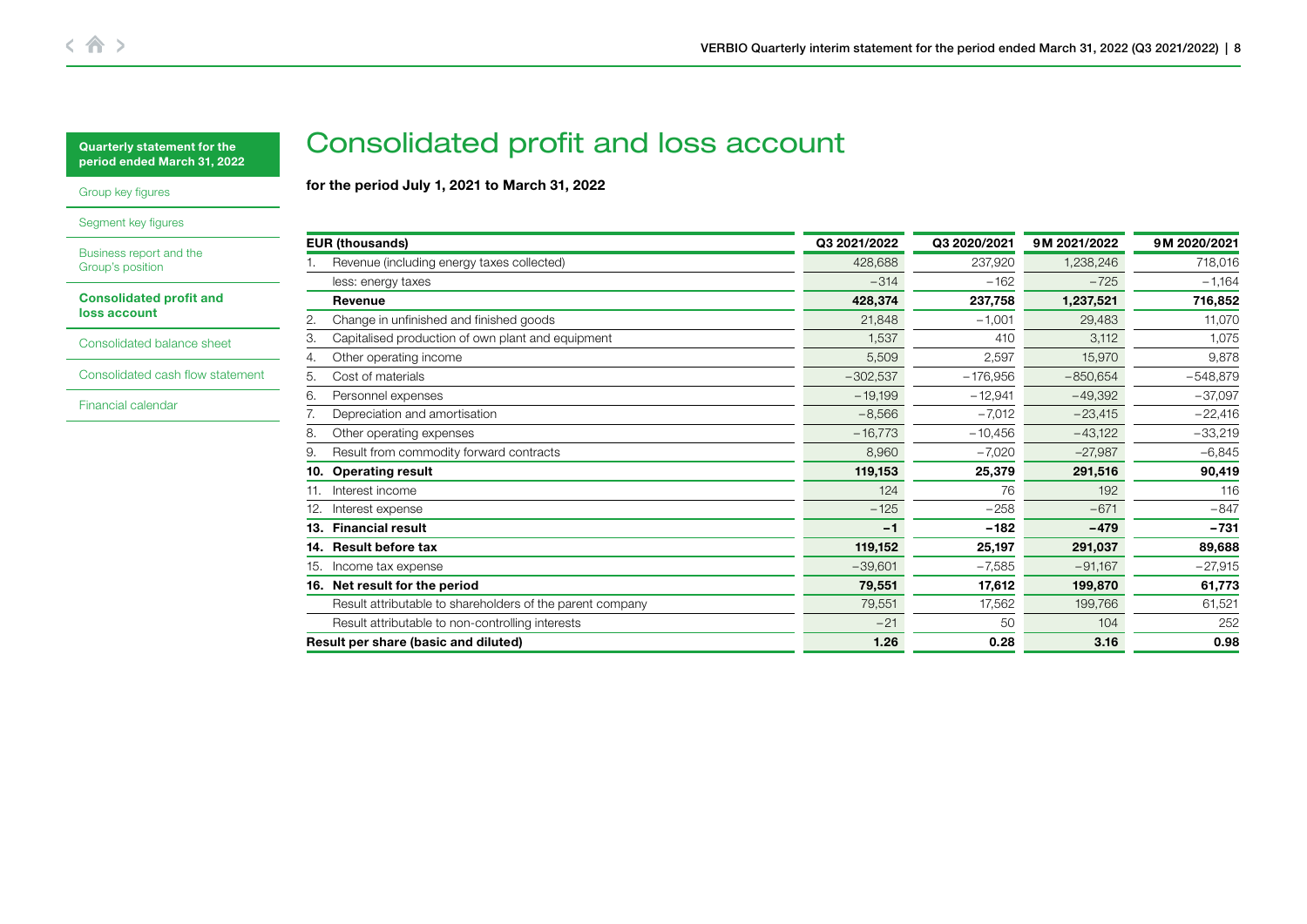<span id="page-8-0"></span>

| <b>Quarterly statement for the</b> |
|------------------------------------|
| period ended March 31, 2022        |

[Group key figures](#page-1-0)

[Segment key figures](#page-3-0)

[Business report and the](#page-5-0)  Group's position

[Consolidated profit and](#page-7-0)  loss account

Consolidated balance sheet

[Consolidated cash flow statement](#page-10-0)

[Financial calendar](#page-12-0)

## Consolidated balance sheet

at March 31, 2022

| <b>EUR (thousands)</b>                               |         | 30.06.2021 |
|------------------------------------------------------|---------|------------|
| <b>Assets</b>                                        |         |            |
|                                                      |         |            |
| <b>Non-current assets</b><br>А.                      |         |            |
| Intangible assets<br>I.                              | 830     | 602        |
| Property, plant and equipment<br>ΙΙ.                 | 358,973 | 290,554    |
| Right-of-use assets under leasing arrangements<br>Ш. | 17,565  | 16,228     |
| Financial assets<br>IV.                              | 2,814   | 2,816      |
| Other assets<br>V.                                   | 54,048  | $\circ$    |
| Deferred tax assets<br>VI.                           | 2,058   | 2,077      |
| <b>Total non-current assets</b>                      | 436,288 | 312,277    |
| <b>Current assets</b><br>В.                          |         |            |
| Inventories                                          | 144,075 | 101,463    |
| Trade receivables<br>II.                             | 111,436 | 69,565     |
| Derivatives<br>III.                                  | 100,080 | 44,172     |
| Other short-term financial assets<br>IV.             | 14,010  | 28,506     |
| Tax refunds<br>V.                                    | 73      | 73         |
| Other assets<br>VI.                                  | 21,371  | 17,540     |
| VII. Cash and cash equivalents                       | 171,948 | 105,025    |
| <b>Total current assets</b>                          | 562,993 | 366,344    |
| <b>Total assets</b>                                  | 999,281 | 678,621    |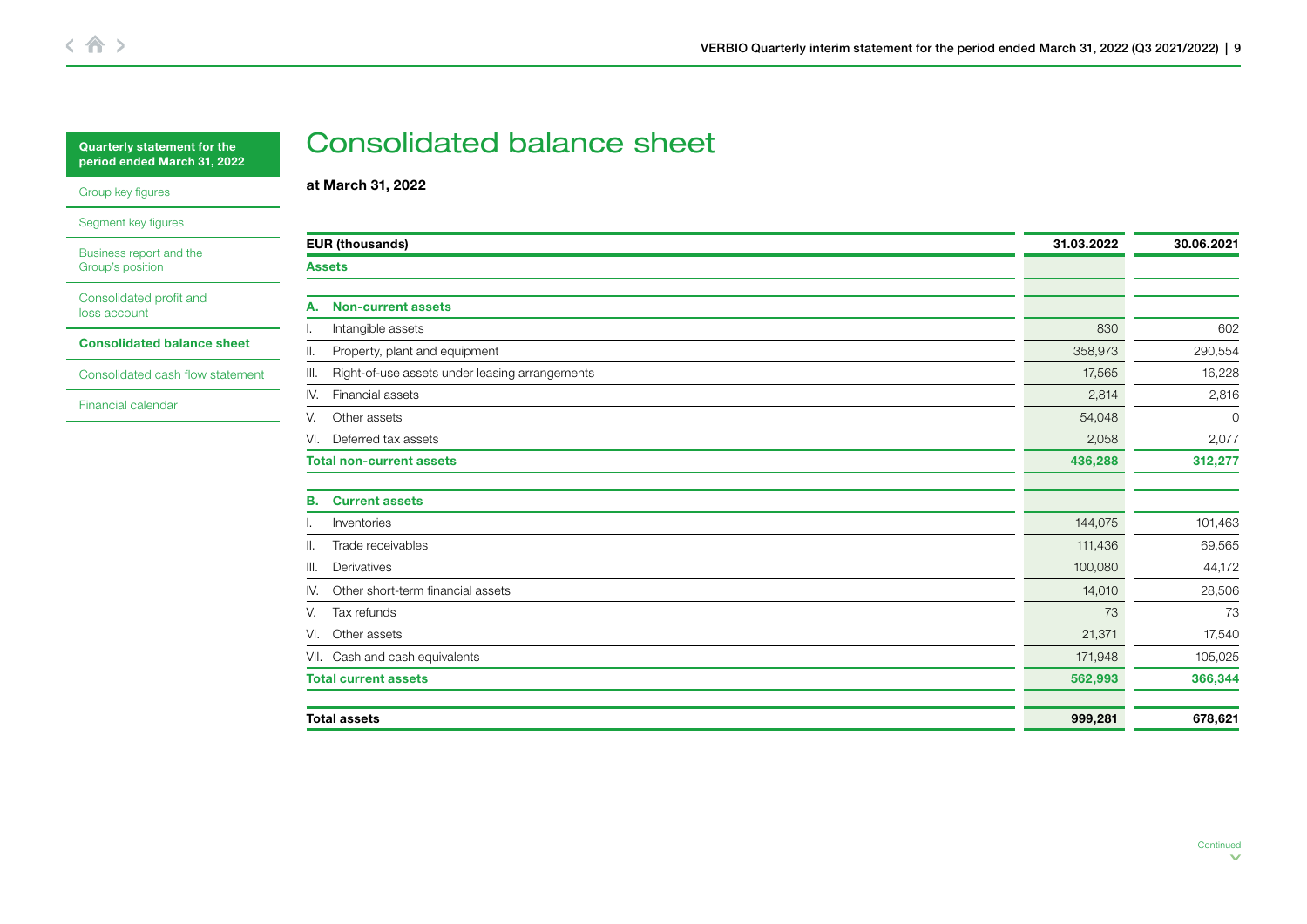[Group key figures](#page-1-0)

[Segment key figures](#page-3-0)

[Business report and the](#page-5-0)  Group's position

[Consolidated profit and](#page-7-0)  loss account

[Consolidated balance sheet](#page-8-0)

[Consolidated cash flow statement](#page-10-0)

[Financial calendar](#page-12-0)

| <b>EUR (thousands)</b>                            | 31.03.2022 | 30.06.2021 |
|---------------------------------------------------|------------|------------|
| <b>Liabilities and equity</b>                     |            |            |
| <b>Equity</b><br>А.                               |            |            |
| Share capital                                     | 63,184     | 63,184     |
| Additional paid-in capital<br>Ш.                  | 499,480    | 495,692    |
| Other reserves<br>Ш.                              | 46,817     | 33,680     |
| Retained earnings<br>IV.                          | 105,406    | $-81,727$  |
| Reserve for translation adjustments<br>V.         | 6,965      | $-2,980$   |
| Total equity, excluding non-controlling interests | 721,852    | 507,849    |
| VI. Non-controlling interests                     | 2,127      | 2,023      |
| <b>Total equity</b>                               | 723,979    | 509,872    |
| <b>Non-current liabilities</b><br>В.              |            |            |
| Bank loans and other loans                        | 30,000     | 30,000     |
| Lease liabilities<br>H.                           | 14,593     | 11,125     |
| Provisions<br>III.                                | 131        | 131        |
| Deferred investment grants and subsidies<br>IV.   | 1,623      | 2,172      |
| Other non-current liabilities<br>V.               | 222        | 222        |
| Deferred taxes<br>VI.                             | 17,296     | 1,806      |
| <b>Total non-current liabilities</b>              | 63,865     | 45,456     |
| <b>Current liabilities</b><br>C.                  |            |            |
| Lease liabilities                                 | 3,269      | 5,356      |
| Trade payables                                    | 94,275     | 45,382     |
| Derivatives<br>III.                               | 28,260     | 22,508     |
| Other current financial liabilities<br>IV.        | 16,135     | 11,235     |
| <b>Tax liabilities</b><br>V.                      | 57,970     | 18,993     |
| Provisions<br>VI.                                 | 3,281      | 9,656      |
| Deferred investment grants and subsidies<br>VII.  | 837        | 859        |
| VIII. Other current liabilities                   | 7,410      | 9,304      |
| <b>Total current liabilities</b>                  | 211,437    | 123,293    |
| <b>Total equity and liabilities</b>               | 999,281    | 678,621    |
|                                                   |            |            |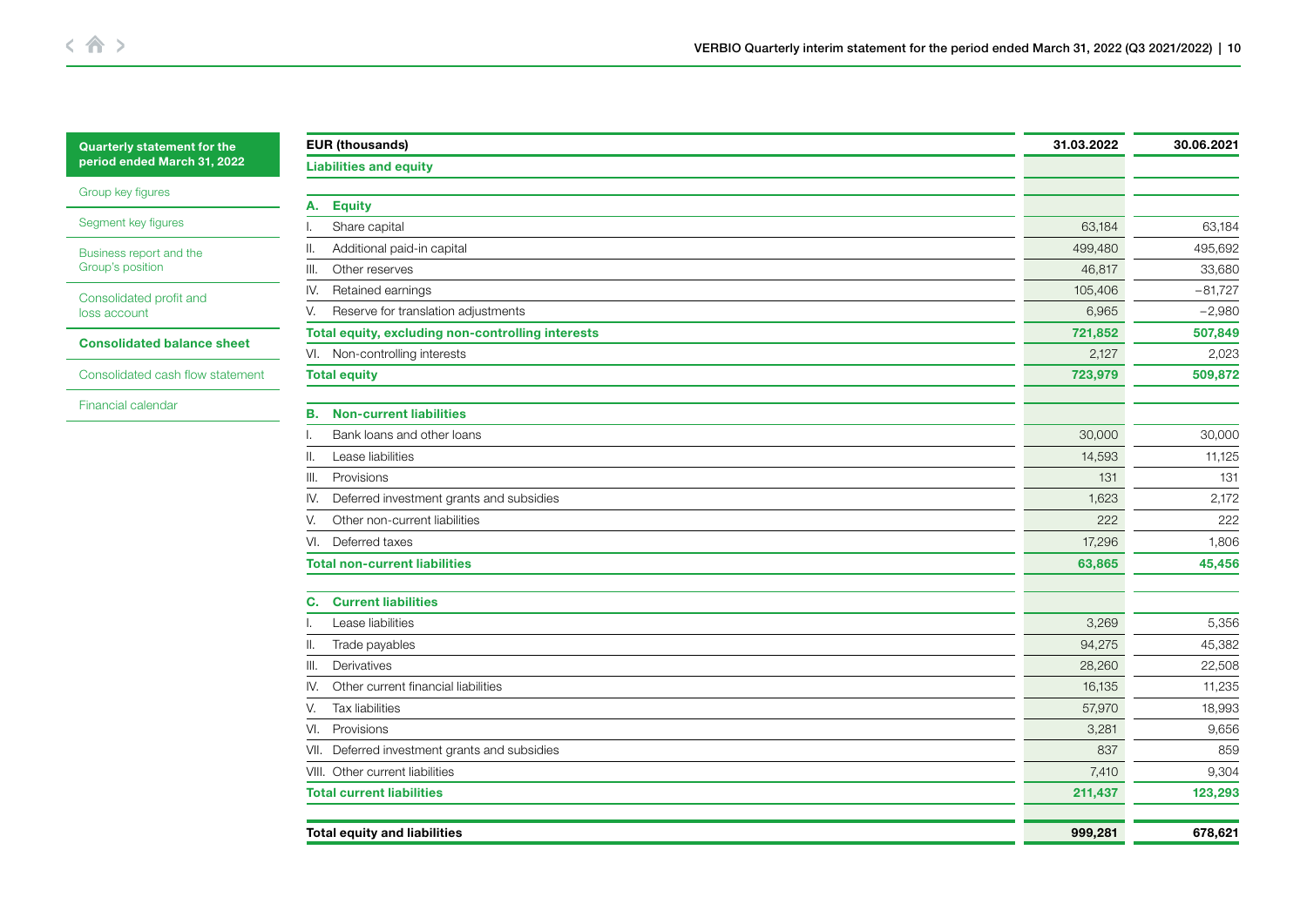<span id="page-10-0"></span>[Group key figures](#page-1-0)

[Segment key figures](#page-3-0)

[Business report and the](#page-5-0)  Group's position

[Consolidated profit and](#page-7-0)  loss account

[Consolidated balance sheet](#page-8-0)

Consolidated cash flow statement

[Financial calendar](#page-12-0)

# Consolidated cash flow statement

for the period July 1, 2021 to March 31, 2022

| <b>EUR (thousands)</b>                                                                      |           | 9M 2020/2021 |
|---------------------------------------------------------------------------------------------|-----------|--------------|
| Net result for the period                                                                   | 199,870   | 61,773       |
| Income taxes                                                                                | 91,167    | 27,915       |
| Interest result                                                                             | 479       | 731          |
| Depreciation and amortisation                                                               | 23,415    | 22,416       |
| Non-cash income and expenses                                                                | 1,022     | 532          |
| Non-cash expenses for share-based remuneration                                              | 4,089     | $\Omega$     |
| Gains on disposal of property, plant and equipment                                          | $-258$    | $-119$       |
| Release of deferred investment grants and subsidies                                         | $-570$    | $-759$       |
| Non-cash changes in derivative financial instruments                                        | $-19,839$ | 3,261        |
| Increase in inventories                                                                     | $-42,612$ | $-11,862$    |
| Increase in trade receivables                                                               | $-41,870$ | $-4,730$     |
| Increase (previous year: decrease) in other assets and other current financial assets       | $-48,446$ | 1,230        |
| Decrease (previous year: increase) in provisions                                            | $-6,374$  | 10,300       |
| Increase (previous year: decrease) in trade payables                                        | 45,902    | $-10,210$    |
| Increase (previous year: decrease) in other current financial and non-financial liabilities | 3,013     | $-77$        |
| Interest paid                                                                               | $-456$    | $-644$       |
| Interest received                                                                           | 192       | 116          |
| Income taxes paid                                                                           | $-48,767$ | $-34,561$    |
| <b>Cash flows from operating activities</b>                                                 | 159,957   | 65,312       |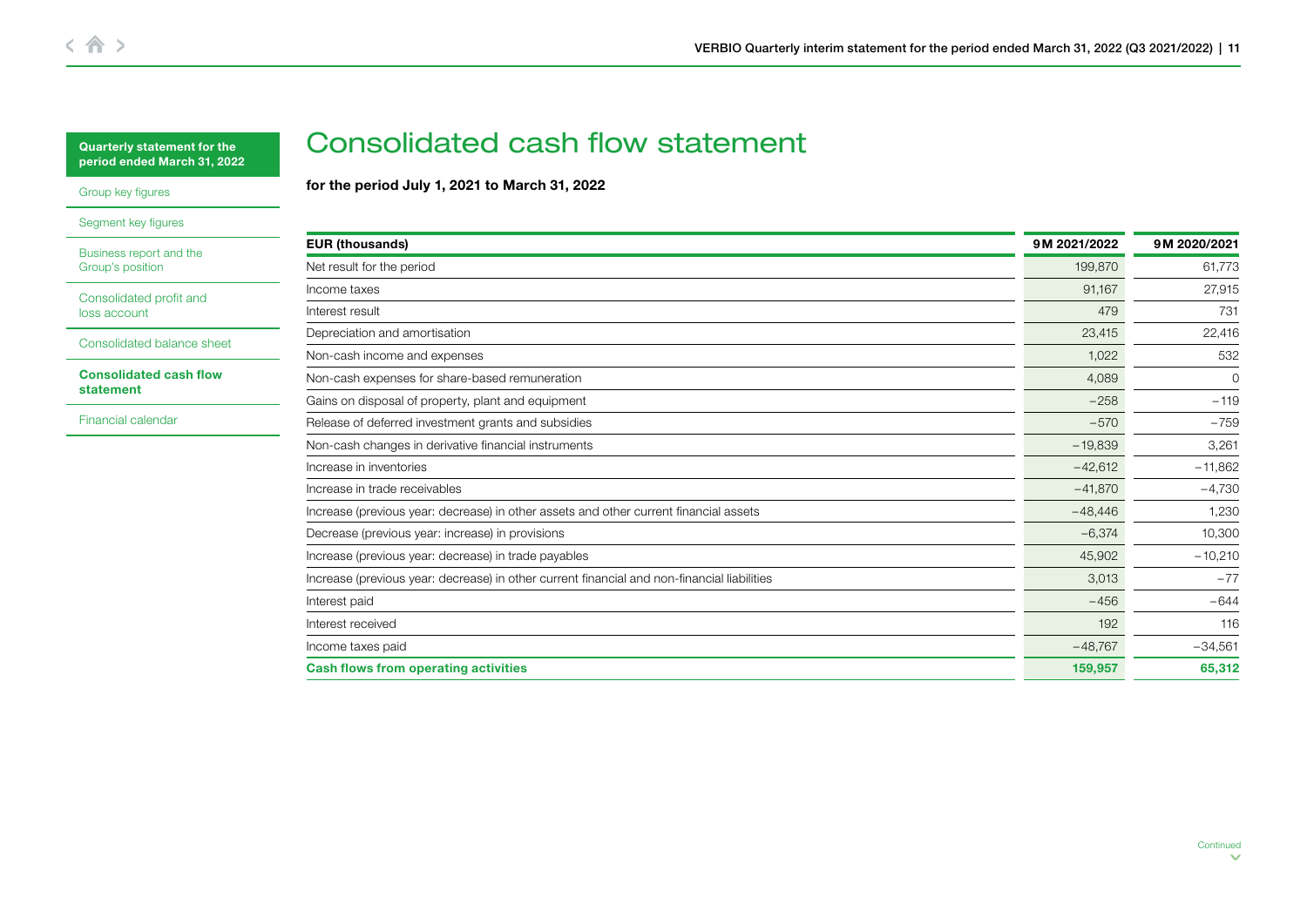| <b>Quarterly statement for the</b>         | <b>EUR (thousands)</b>                                         | 9M 2021/2022 | 9M 2020/2021 |  |
|--------------------------------------------|----------------------------------------------------------------|--------------|--------------|--|
| period ended March 31, 2022                | Cash inflows from term deposits                                |              | 20,000       |  |
| Group key figures                          | Cash outflows for acquisition of intangible assets             | $-389$       | $-116$       |  |
|                                            | Cash outflows for acquisition of property, plant and equipment | $-77,373$    | $-48,208$    |  |
| Segment key figures                        | Proceeds from disposal of property, plant and equipment        | 758          | 268          |  |
| Business report and the                    | <b>Cash flows from investing activities</b>                    | $-77,004$    | $-28,056$    |  |
| Group's position                           | Dividends paid                                                 | $-12,637$    | $-12,600$    |  |
| Consolidated profit and<br>loss account    | Payments for the redemption of financial liabilities           | $\Omega$     | $-64$        |  |
|                                            | Payment of lease liabilities                                   | $-4,353$     | $-4,427$     |  |
| Consolidated balance sheet                 | <b>Cash flows from financing activities</b>                    | $-16,990$    | $-17,091$    |  |
| <b>Consolidated cash flow</b><br>statement | Change in cash funds resulting from business transactions      | 65,963       | 20,165       |  |
|                                            | Change in cash funds due to effects of exchange rates          | 960          | $-467$       |  |
| Financial calendar                         | Cash funds at beginning of year                                | 105,025      | 53,885       |  |
|                                            | Cash funds at end of year                                      | 171,948      | 73,583       |  |
|                                            | Cash funds at year end comprise the following:                 |              |              |  |
|                                            | Cash and cash equivalents                                      | 171,948      | 73,583       |  |
|                                            | Cash funds at end of year                                      | 171,948      | 117,233      |  |